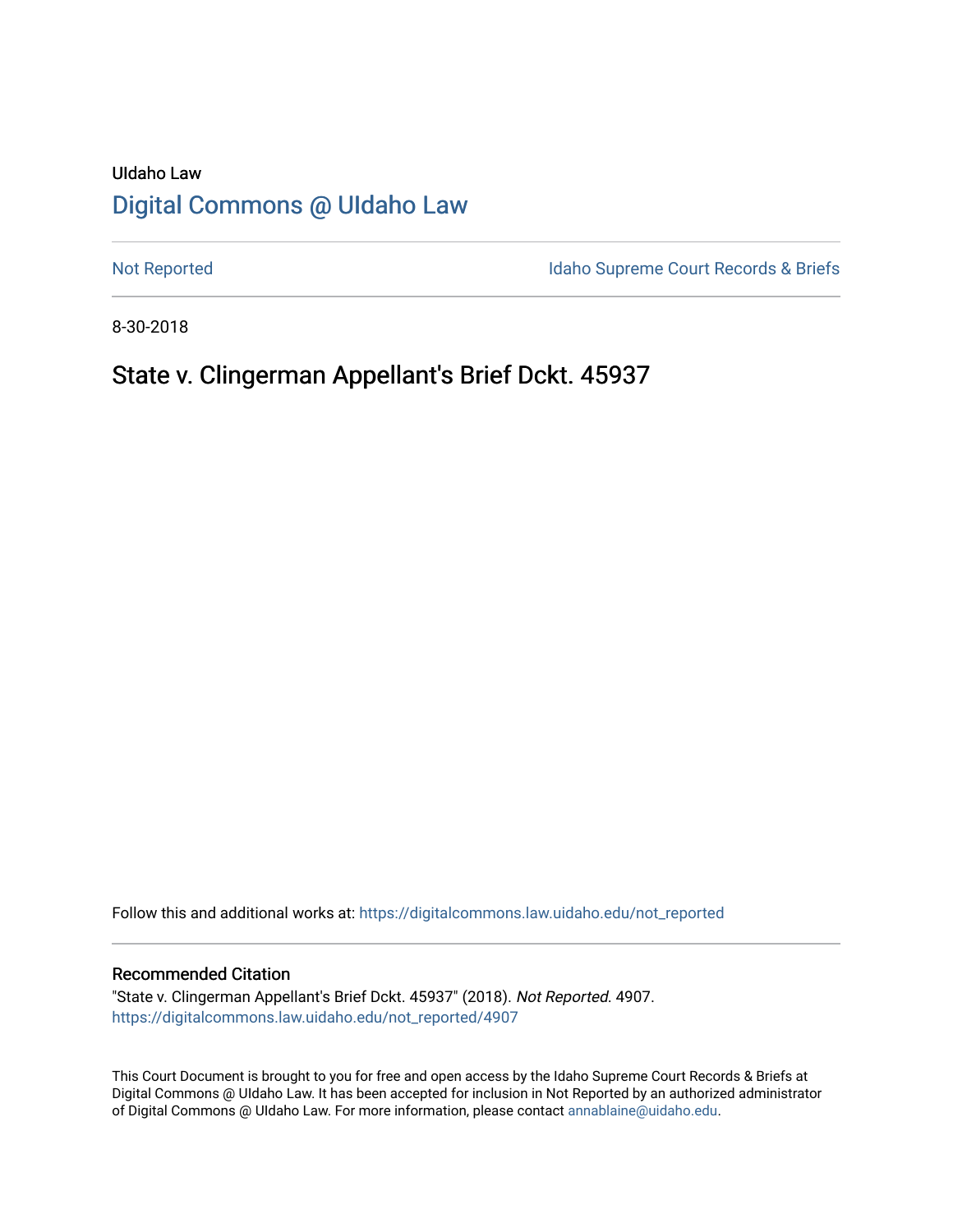Electronically Filed 8/30/2018 11:41 AM Idaho Supreme Court Karel Lehrman, Clerk of the Court By: Brad Thies, Deputy Clerk

ERIC D. FREDERICKSEN State Appellate Public Defender I.S.B. #6555

ELIZABETH ANN ALLRED Deputy State Appellate Public Defender I.S.B. #7259 322 E. Front Street, Suite 570 Boise, Idaho 83702 Phone: (208) 334-2712 Fax: (208) 334-2985 E-mail: documents@sapd.state.id.us

### IN THE SUPREME COURT OF THE STATE OF IDAHO

| STATE OF IDAHO,            |                                    |
|----------------------------|------------------------------------|
|                            | NO. 45937-2018                     |
| Plaintiff-Respondent,      |                                    |
|                            | BONNEVILLE COUNTY NO. CR 2017-8242 |
| V.                         |                                    |
|                            |                                    |
| <b>CHRISTOPHER MICHAEL</b> |                                    |
| CLINGERMAN,                | <b>APPELLANT'S BRIEF</b>           |
|                            |                                    |
| Defendant-Appellant.       |                                    |
|                            |                                    |

### STATEMENT OF THE CASE

### Nature of the Case

Christopher Michael Clingerman appeals from the district court's Judgment of Conviction. Mr. Clingerman was sentenced to a unified sentence of twenty years, with two years fixed, for his child sexual abuse conviction. He asserts that the district court abused its discretion in sentencing him to an excessive sentence without giving proper weight and consideration to the mitigating factors that exist in his case.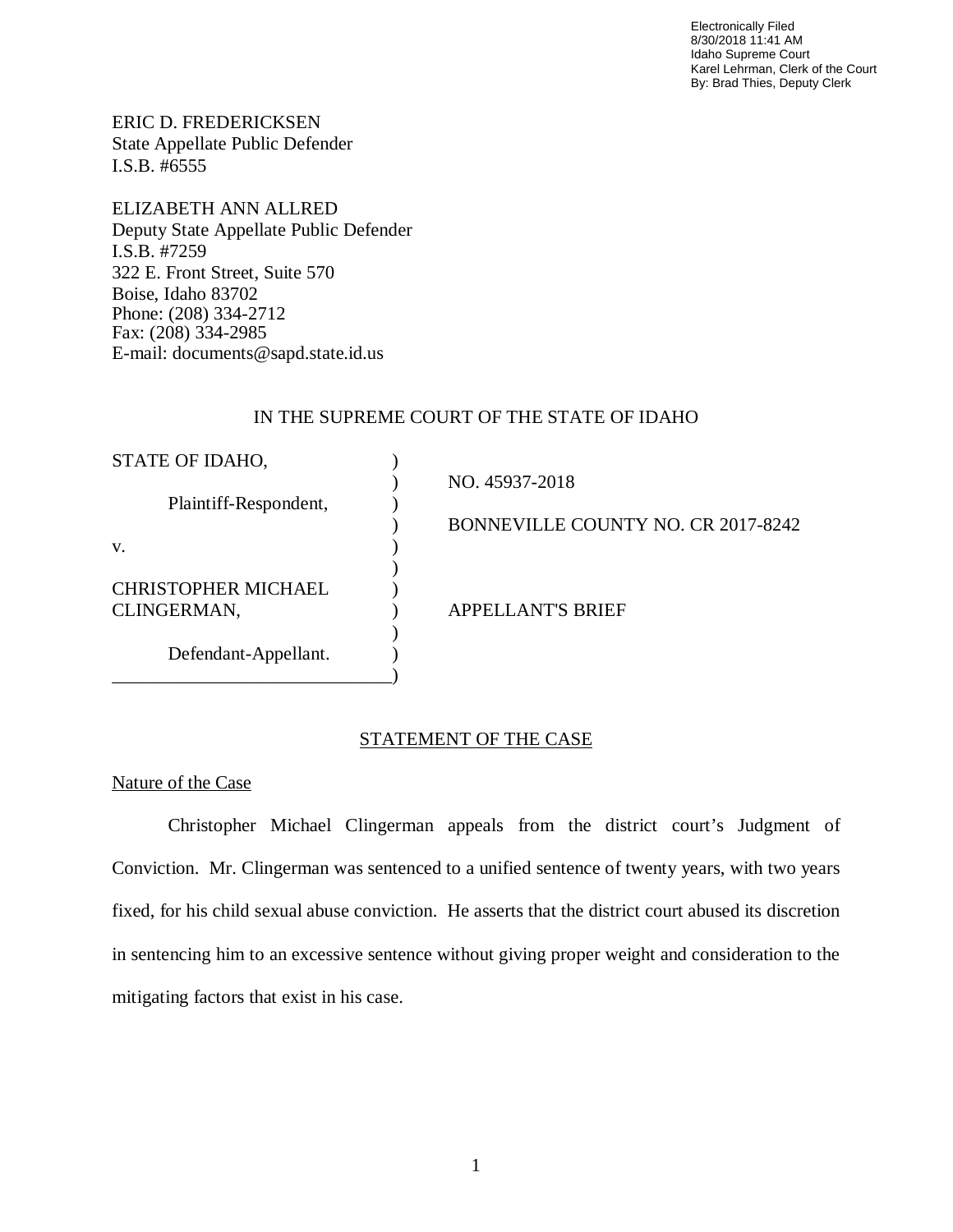### Statement of the Facts & Course of Proceedings

On August 21, 2017, a Prosecuting Attorney's Information was filed charging Mr. Clingerman with child sexual abuse of a minor under sixteen years of age. (R., pp. 54-55.) The charges were the result of a report to police that Mr. Clingerman had been seen kissing a thirteen-year-old.  $(PSI, p.4.)<sup>1</sup>$  $(PSI, p.4.)<sup>1</sup>$  $(PSI, p.4.)<sup>1</sup>$ 

Mr. Clingerman entered an *Alford*<sup>[2](#page-2-1)</sup> plea to the sex abuse charge. (R., pp.79-80.) At sentencing, the State requested the imposition of a unified sentence of fourteen years, with two years fixed. (Tr., p.22, Ls.12-20.) Defense counsel recommended that the district court retain jurisdiction and impose a unified sentence of seven or eight years, with two years fixed. (Tr., p.28, Ls.5-7.) The district court exceeded the recommendations and imposed a unified sentence of twenty years, with two years fixed. (R., pp.99-100.) Mr. Clingerman filed a Notice of Appeal timely from the district court's Judgment of Conviction. (R., pp.115-17.) He also filed a timely Motion to Reduce Sentence. (R., pp.107-08.) The motion was denied.<sup>[3](#page-2-2)</sup> (R., p.123.)

#### ISSUE

Did the district court abuse its discretion when it imposed, upon Mr. Clingerman, a unified sentence of twenty years, with two years fixed, following his plea of guilty to child sexual abuse?

<span id="page-2-0"></span> $1$  For ease of reference, the electronic file containing the Presentence Investigation Report and attachments will be cited as "PSI" and referenced pages will correspond with the electronic page numbers contained in this file.

<span id="page-2-1"></span><sup>2</sup> *North Carolina v*. *Alford*, 400 U.S. 25 (1970).

<span id="page-2-2"></span><sup>&</sup>lt;sup>3</sup> On appeal, Mr. Clingerman does not address the denial of his Motion to Reduce Sentence because he did not present new or additional information in support of the motion as is required by *State v. Huffman*, 144 Idaho 201, 203 (2007).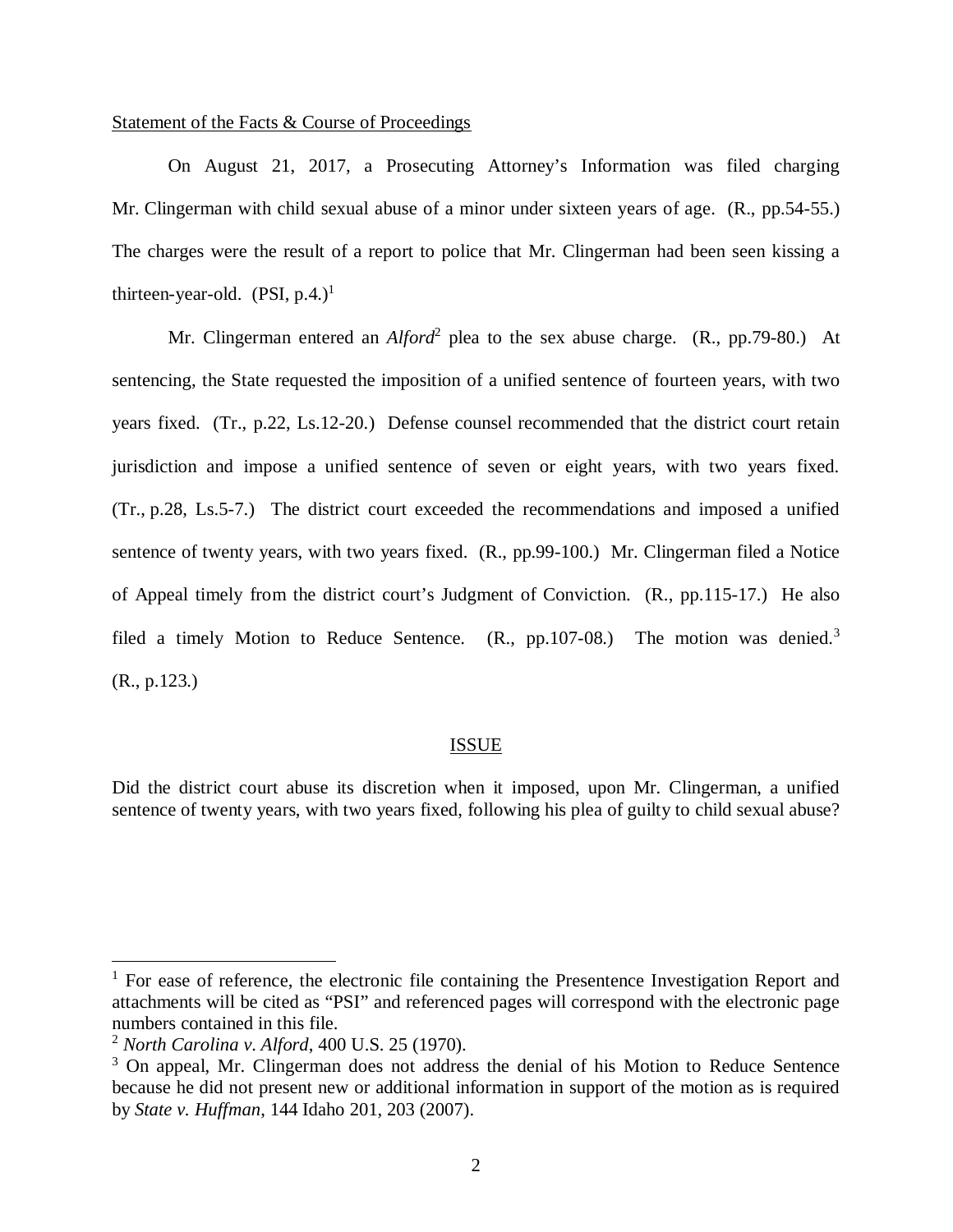#### ARGUMENT

## The District Court Abused Its Discretion When It Imposed, Upon Mr. Clingerman, A Unified Sentence Of Twenty Years, With Two Years Fixed, Following His Plea Of Guilty To Child Sexual Abuse

Mr. Clingerman asserts that, given any view of the facts, his unified sentence of twenty years, with two years fixed, is excessive. Where a defendant contends that the sentencing court imposed an excessively harsh sentence, the appellate court will conduct an independent review of the record giving consideration to the nature of the offense, the character of the offender, and the protection of the public interest. *See State v. Reinke*, 103 Idaho 771 (Ct. App. 1982).

The Idaho Supreme Court has held that, "'[w]here a sentence is within statutory limits, an appellant has the burden of showing a clear abuse of discretion on the part of the court imposing the sentence.'" *State v. Jackson*, 130 Idaho 293, 294 (1997) (quoting *State v. Cotton*, 100 Idaho 573, 577 (1979)). Mr. Clingerman does not allege that his sentence exceeds the statutory maximum. Accordingly, in order to show an abuse of discretion, Mr. Clingerman must show that in light of the governing criteria, the sentence was excessive considering any view of the facts. *Id*. (citing *State v. Broadhead*, 120 Idaho 141, 145 (1991), *overruled on other grounds by State v. Brown*, 121 Idaho 385 (1992)). The governing criteria or objectives of criminal punishment are: (1) protection of society; (2) deterrence of the individual and the public generally; (3) the possibility of rehabilitation; and (4) punishment or retribution for wrongdoing. *Id*. (quoting *State v. Wolfe*, 99 Idaho 382, 384 (1978), *overruled on other grounds by State v. Coassolo,* 136 Idaho 138 (2001)).

Appellate courts use a three-part test for determining whether a district court abused its discretion: (1) whether the court correctly perceived that the issue was one of discretion; (2) whether the court acted within the outer boundaries of its discretion and consistently with the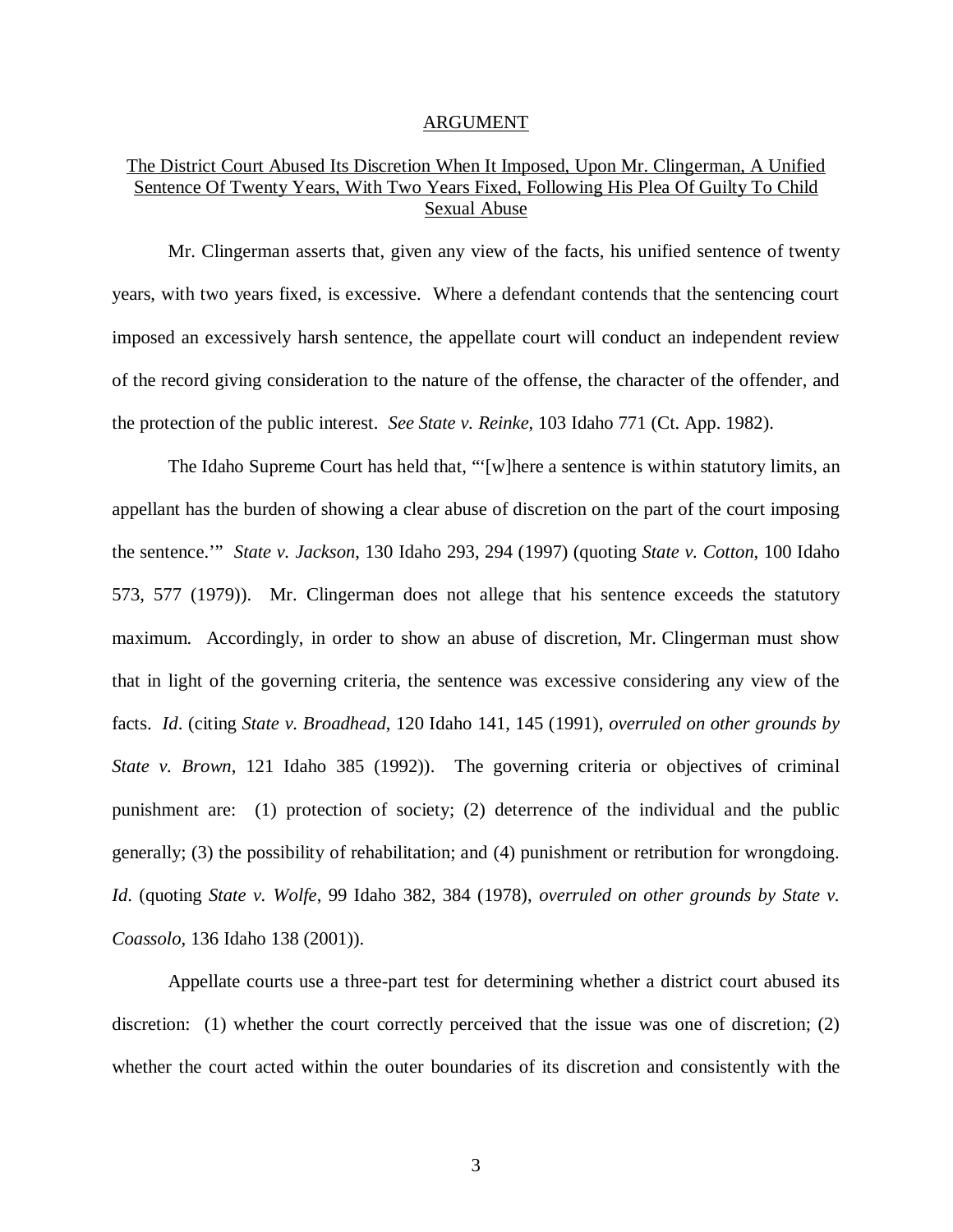legal standards applicable to the specific choices available to it; and (3) whether it reached its decision by an exercise of reason. *State v. Stevens*, 146 Idaho 139, 143 (2008) (citing *[Sun Valley](https://a.next.westlaw.com/Link/Document/FullText?findType=Y&serNum=1991020453&pubNum=661&originatingDoc=Ib1fc665a58e011ddbc7bf97f340af743&refType=RP&fi=co_pp_sp_661_1000&originationContext=document&transitionType=DocumentItem&contextData=(sc.Folder*cid.e4ef799cd44b4f4184ec493464b042f9*oc.Search)#co_pp_sp_661_1000) [Shopping Ctr., Inc. v. Idaho Power Co](https://a.next.westlaw.com/Link/Document/FullText?findType=Y&serNum=1991020453&pubNum=661&originatingDoc=Ib1fc665a58e011ddbc7bf97f340af743&refType=RP&fi=co_pp_sp_661_1000&originationContext=document&transitionType=DocumentItem&contextData=(sc.Folder*cid.e4ef799cd44b4f4184ec493464b042f9*oc.Search)#co_pp_sp_661_1000)*., 119 Idaho 87, 94 (1991)).

Mr. Clingerman asserts that the district court failed to give proper weight and consideration to the mitigating factors that exist in his case and, as a result, did not reach its decision by an exercise of reason. Specifically, he asserts that the district court failed to give proper consideration to his admitted substance abuse problem and willingness to participate in treatment. Idaho courts have previously recognized that substance abuse and a desire for treatment should be considered as a mitigating factor by the district court when that court imposes sentence. *State v. Nice*, 103 Idaho 89 (1982), *see also State v. Alberts*, 121 Idaho 204, 209 (Ct. App. 1991).

Mr. Clingerman began using alcohol, marijuana, inhalants, and methamphetamine as a young boy. (PSI, p.12.) His drug use expanded to also include cocaine, heroin, other hallucinogens, and ecstasy as a young adult. (PSI, p.13.) He reported using illegal substances daily during the past year, noting he was "heavy into drugs." (PSI, p.13.) He has been diagnosed with Alcohol Use Disorder, Mild - Early Remission in a Controlled Environment; Stimulant Use Disorder - Amphetamine Type, Severe - Early Remission in a Controlled Environment; and Cannabis Use Disorder, moderate - Early Remission in a Controlled Environment. (PSI, p.21.) It was recommended that he participate in Level Three Residential Treatment. (PSI, pp.14, 33.) Mr. Clingerman is not opposed to treatment. (PSI, p.13.)

Further, Mr. Clingerman suffered from an abusive and neglectful childhood. (PSI, p.8.) A difficult and abusive childhood is a mitigating factor for the sentencing court to consider. *State v. Williams*, 135 Idaho 618, 620 (Ct. App. 2001), *see also State v. Gonzales*, 123 Idaho 92,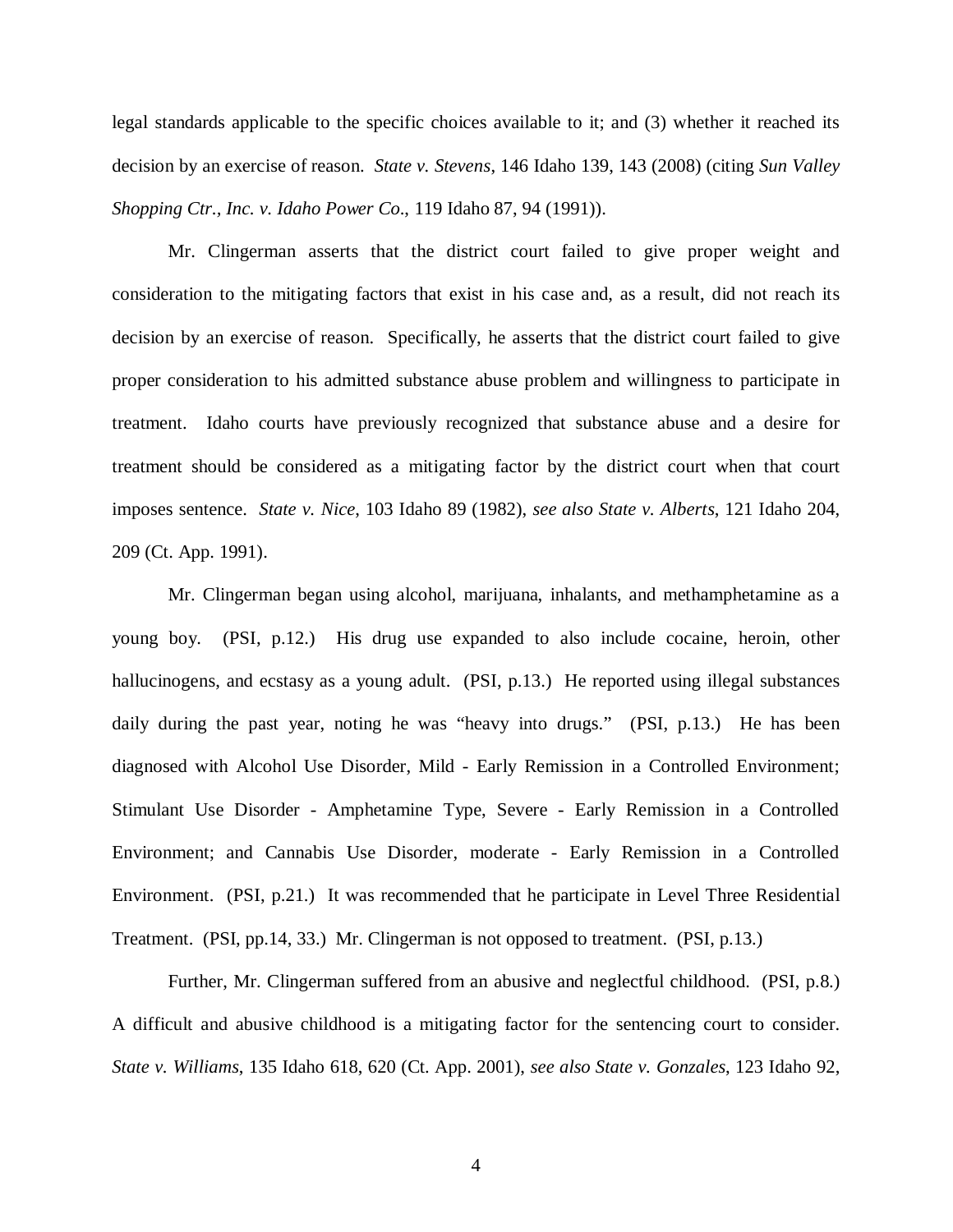93-94 (Ct. App. 1993). He was placed in his grandmother's home after it was discovered he was still wearing diapers and drinking from a bottle at the age of five. (PSI, p.8.) After that, he lived in several different homes: with his grandmother, mother, and in foster care placements. (PSI, p.8.) He reported that he was physically abused by his step-father and sexually abused by a teenage girl while at his father's home. (PSI, p.8.)

Additionally, Mr. Clingerman suffers from several mental health diagnoses. Idaho courts have previously recognized that Idaho Code § 19-2523 requires the trial court to consider a defendant's mental illness as a sentencing factor. *Hollon v. State*, 132 Idaho 573, 581 (1999). Mr. Clingerman has been previously diagnosed with ADHD, Depression, and Anxiety. (PSI, p.11.) As a juvenile, his diagnosis was debated and suggested possible diagnosis included: Major Depression, Bi-polar Disorder, PTSD, and Borderline Personality Disorder. (PSI, p.12) Recently he was diagnosed with Unspecified Intellectual Disability (Intellectual Developmental Disorder), Depressive Disorder (with Suicide Ideation), and Personality Disorder Not Otherwise Specified (NOS) with Borderline and Antisocial Traits. (PSI, pp.15, 94, 103-04.) He has had suicidal thoughts and attempted suicide, by cutting his wrists, twice in the past year. (PSI, p.11.)

Based upon the above mitigating factors, Mr. Clingerman asserts that the district court abused its discretion by imposing an excessive sentence upon him. He asserts that had the district court properly considered his substance abuse, willingness to participate in treatment, difficult childhood, and mental health issues, it would have crafted a less severe sentence.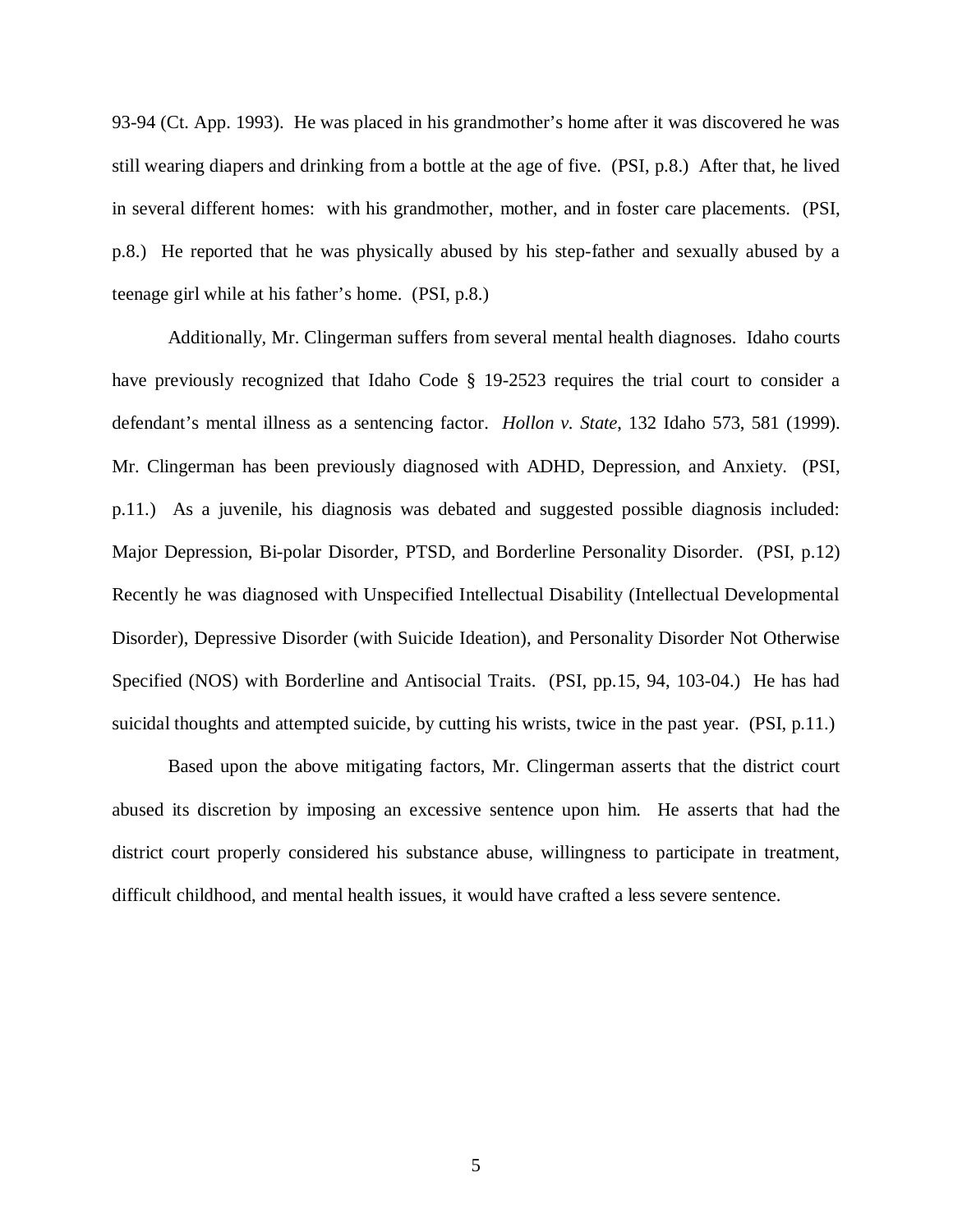# **CONCLUSION**

Mr. Clingerman respectfully requests that this Court reduce his sentence as it deems appropriate. Alternatively, he requests that his case be remanded to the district court for a new sentencing hearing.

DATED this 30<sup>th</sup> day of August, 2018.

/s/ Elizabeth Ann Allred ELIZABETH ANN ALLRED Deputy State Appellate Public Defender